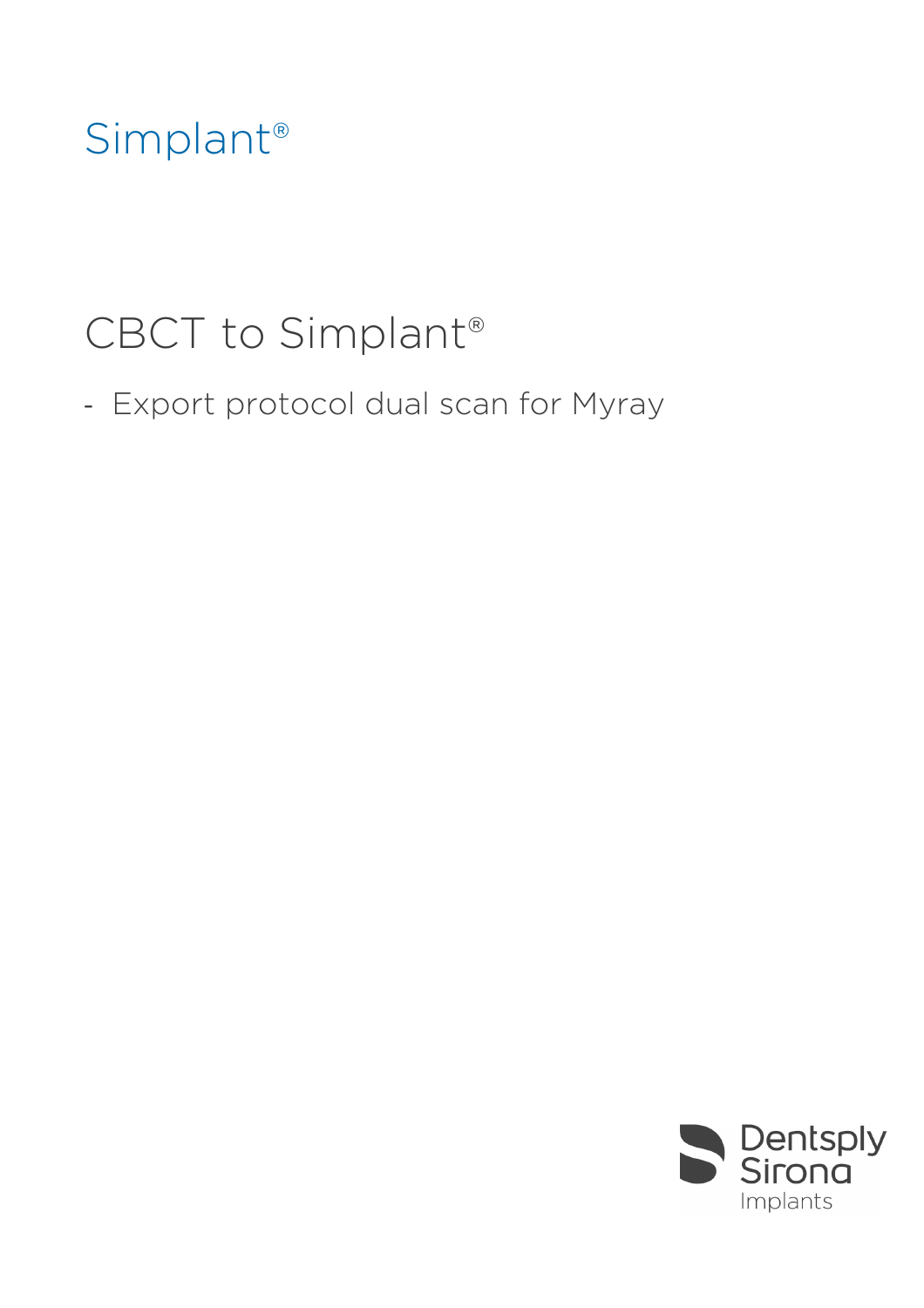This protocol gives a detailed description on how to use and configure the skyVIEW software and obtain optimal dicom image quality with Simplant using the dual scan protocol. This protocol aims at an optimal visualization of your images in Simplant but does not guarantee easy segmentation.

### Part 1: SkyView software

- 1. Start the skyVIEW software
- 2. Start a new acquisition for the selected patient.
- 3. Select "Scan for implant planning software" **A**. Select "Simplant (dual scan)" in the drop down box **B**. Click the next arrow to start the scan process **C**.

*Remark: The scan process is fully automated. The reconstruction of the images and the dicom export are all performed automatically.*

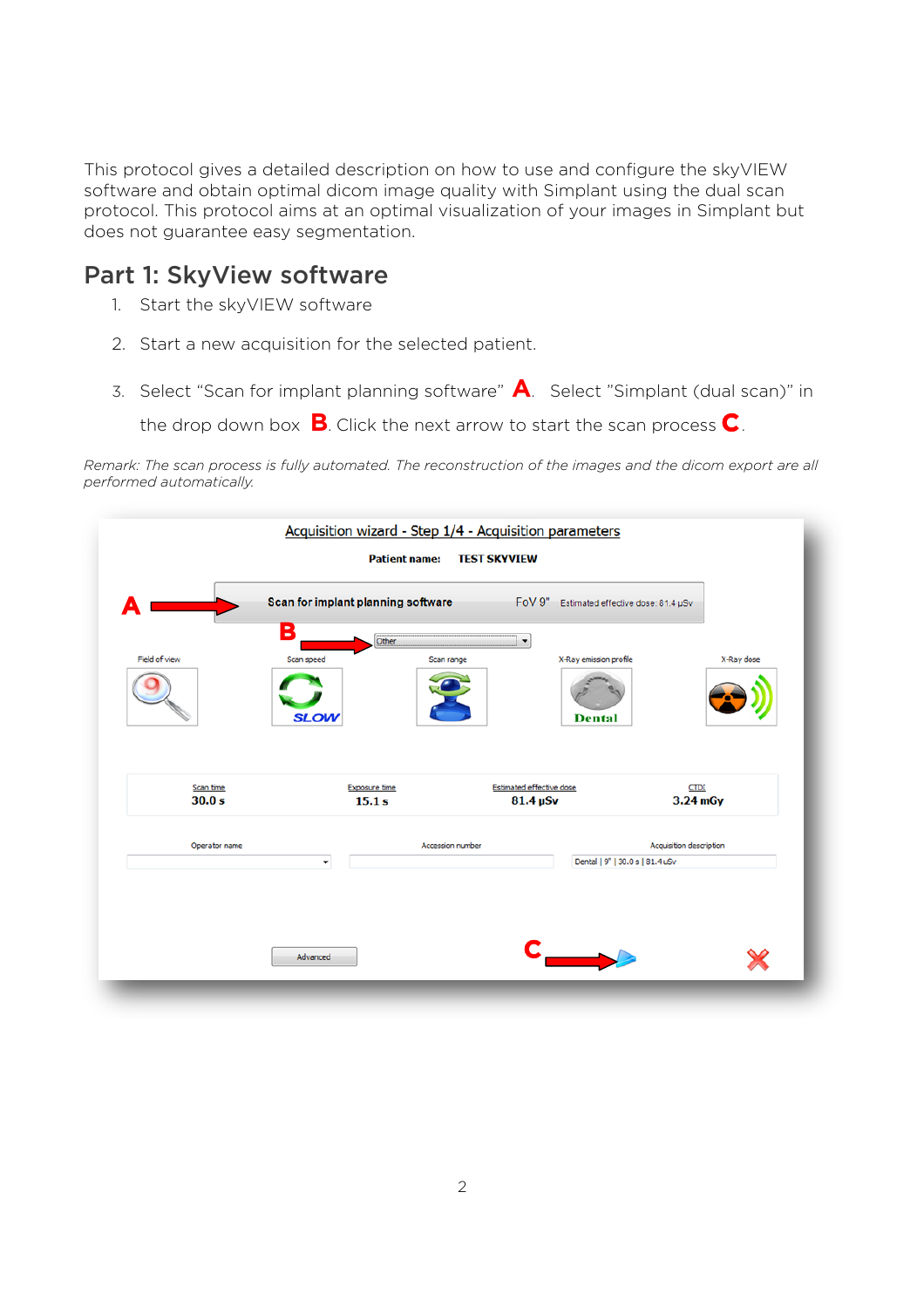4. When the scan process is finished the following message appears. Click OK **A** to continue with the  $2^{nd}$  scan, the one of the scan prosthesis.



5. The following window appears indicating that you will now take the scan of the scan prosthesis (called surgical template in the skyVIEW software). Click the next arrow **A** to continue and proceed with the scan.

|                     | <b>Surgical Template</b>                  | FoV 9"                                  |                                                                      |  |
|---------------------|-------------------------------------------|-----------------------------------------|----------------------------------------------------------------------|--|
| Field of view       | Scan speed<br><b>SLOW</b>                 | Scan range                              | X-Ray emission profile<br><b>Surgical</b><br>template                |  |
| Scan time<br>30.0 s | <b>Exposure time</b><br>10.7 <sub>s</sub> | <b>Estimated effective dose</b><br>n.a. | <b>CTDI</b><br>n.a.                                                  |  |
| Operator name       | $\blacktriangledown$                      | Accession number                        | Acquisition description<br>Surgical template   9"   30.0 s   0.0 uSv |  |
|                     |                                           |                                         |                                                                      |  |

*Remark: The scan process is fully automated. The reconstruction of the images and the dicom export are all performed automatically.*